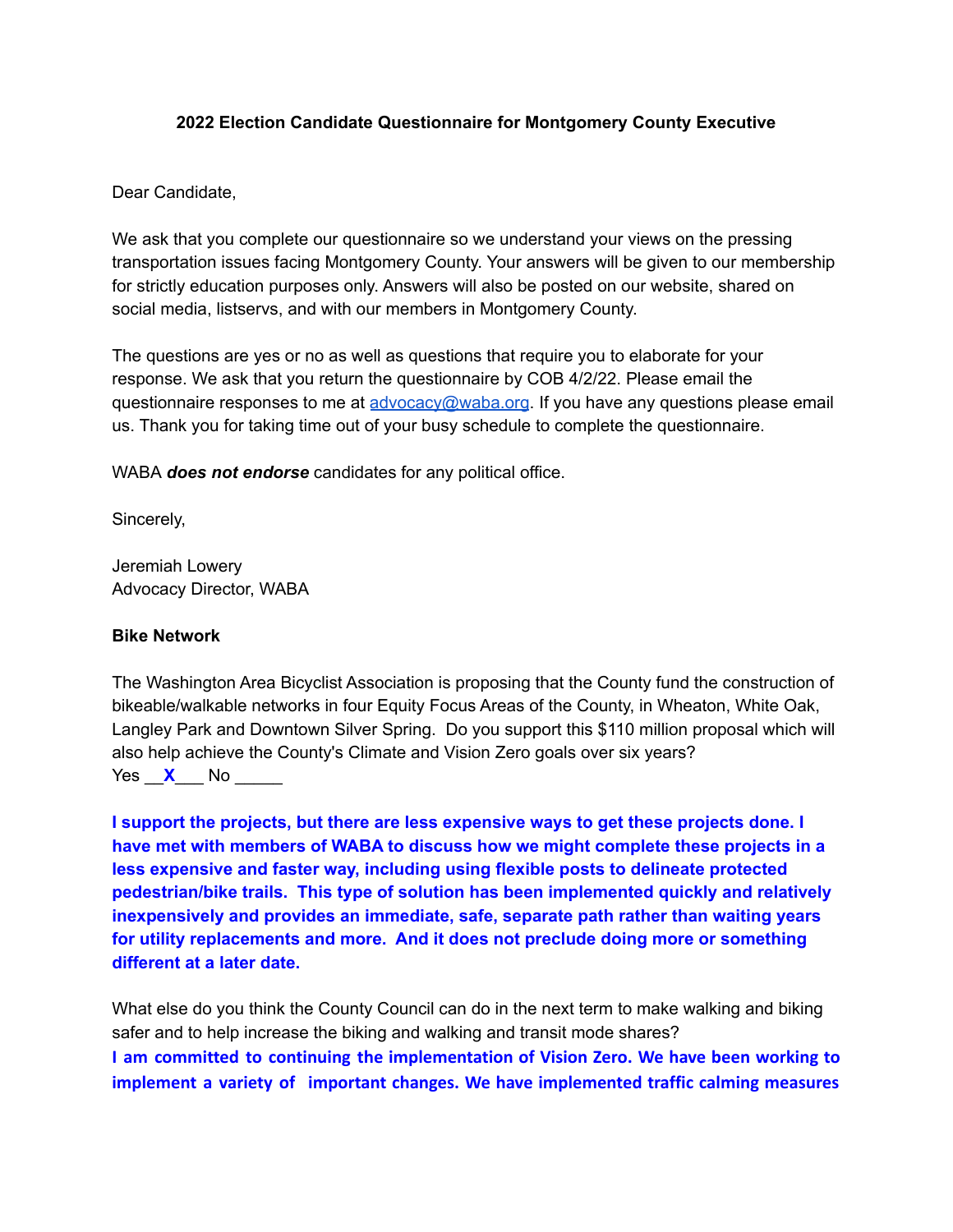**and reduced speeds to slow down cars where needed. To encourage more bicycling as a safe and reliable transportation option, we should continue work to isolate bikeways from the general roadway, and one of the fastest and most cost efficient ways to do that is with flex poles as we have begun to do. We also are using flex poles to straighten the corners at intersections, which helps protect pedestrians and cyclists. I am particularly interested in putting parking outside of bike lanes whenever possible. To improve pedestrian safety, we need more lighted crosswalks, including stop signals where appropriate. I don't think public education programs on pedestrian safety have been effective and they should not be relied upon to solve this problem. They are necessary but not sufficient. Stricter enforcement of the law regarding stopping for pedestrians should be a priority.**

# **Police out of Traffic Enforcement**

Do you support removing police from all or some traffic enforcement? Yes  $\times$  No  $\overline{\phantom{1}}$ 

# **Trails - repaving**

Do you support fully funding the budget request of the Parks Department to include monies for repaving the Sligo, Rock Creek and Capital Crescent Trails? Yes No

**I support funding that is shared equitably across the county. Also, I am working with Parks department to identify additional sources of funding, including federal funds, for these types of projects.**

**I do think it's important to note that the Council has continually voted to reduce the Spending Affordability Guidelines, which cuts overall funding that's available for these types of projects. I have been the only elected official to offer innovative ways to fund capital projects (but fully inline with how DC and Va have been moving ahead with funding infrastructure); if we were to enact the proposal, it would relieve pressures on the capital budget and allow funding of more capital projects, including Parks projects.**

Do you support funding the \$55m project for this important regional trail connection through downtown Bethesda?

Yes No

**My reply is not at this time; it is important to remember that when this tunnel was first put in the budget, it was estimated to cost \$15 million, which was completely wrong and not based on any real information. As it is now, it is not the best use of scarce resources to spend \$55 million to build a 900-foot tunnel when cyclists could safely and easily cross at the traffic light when crossing Wisconsin Avenue; bikes could have a pedestrians and cyclists-only crossing which would eliminate any conflicting movements with cars. We have planned and designed for a trail to go all the way up to Wisconsin Avenue on both**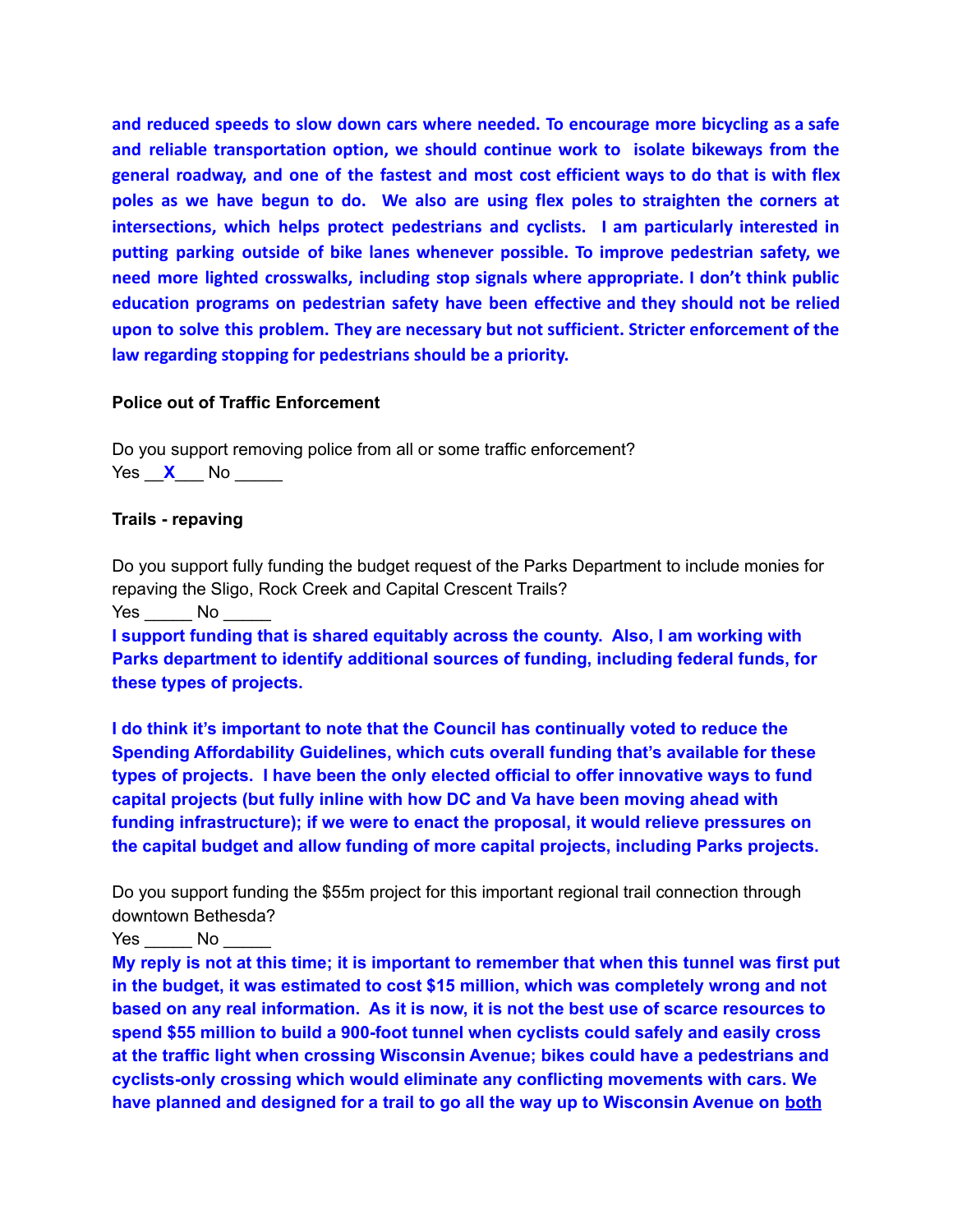**sides of Wisconsin. (On the western side of Wisconsin, the trail is mostly completed.) The only part that the \$55 million would fund is for a tunnel underneath Wisconsin Avenue to connect the two sides of the trail. (And additionally, it is likely to cost more than \$55 million - that estimate is already out of date.) We have many, many bike, transit and pedestrian projects that need this funding; we could build a lot more trails and benefit many more people than if we built this one small tunnel. Nevertheless we are seeking additional sources of funding for this project at the state and federal level. Furthermore, I think it is important to note that when the Council reduces for developers the impact fees intended to fund infrastructure combined with when the Council reduces the amount of bond borrowing each year, they are reducing revenues available for capital projects like this one.**

Do you support funding that will complete construction of the project within the current FY 23-28 CIP period or sooner/later?

Yes No

**We can complete the project to have a complete bike trail without spending \$55 million and sacrificing so many other projects. Please see my complete answer above.**

### **270 widening**

Do you support or oppose the proposal to widen parts of I-495 and I-270 to add four express toll lanes?

Yes \_\_\_\_\_ No \_\_**Oppose**\_\_\_

Why or why not? And how would you show that support or opposition. Do you support other new highways or road expansions?

**Since almost my first day in office, I have been organizing opposition to Governor Hogan's extraordinarily expensive, elitist plan to expand I-270/495. In addition to this project being overly expensive, it would not solve the congestion problem; it simply shifts the traffic to north of I-370 still in Montgomery County and all the way to Frederick. The State Highway Administration has followed some of my suggestions to use a "can of paint" to provide more capacity within the existing footprint of the roadways. We also need to minimize new construction by using the highly directional nature of traffic in Montgomery County to our advantage, using reversible lanes that provide capacity during the time of day and in the direction that needs traffic relief; doing so reduces both capital costs and environmental impacts. As I've said before regarding Governor Hogan's proposal, it makes neither environmental nor economic sense to use a sledgehammer where a scalpel will suffice.**

### **Vision Zero**

Vision Zero - is it working and if not, what needs to be done by the County to achieve the goal of zero deaths due to traffic crashes? What would you do to work with the State Highway Administration to achieve true Vision Zero?